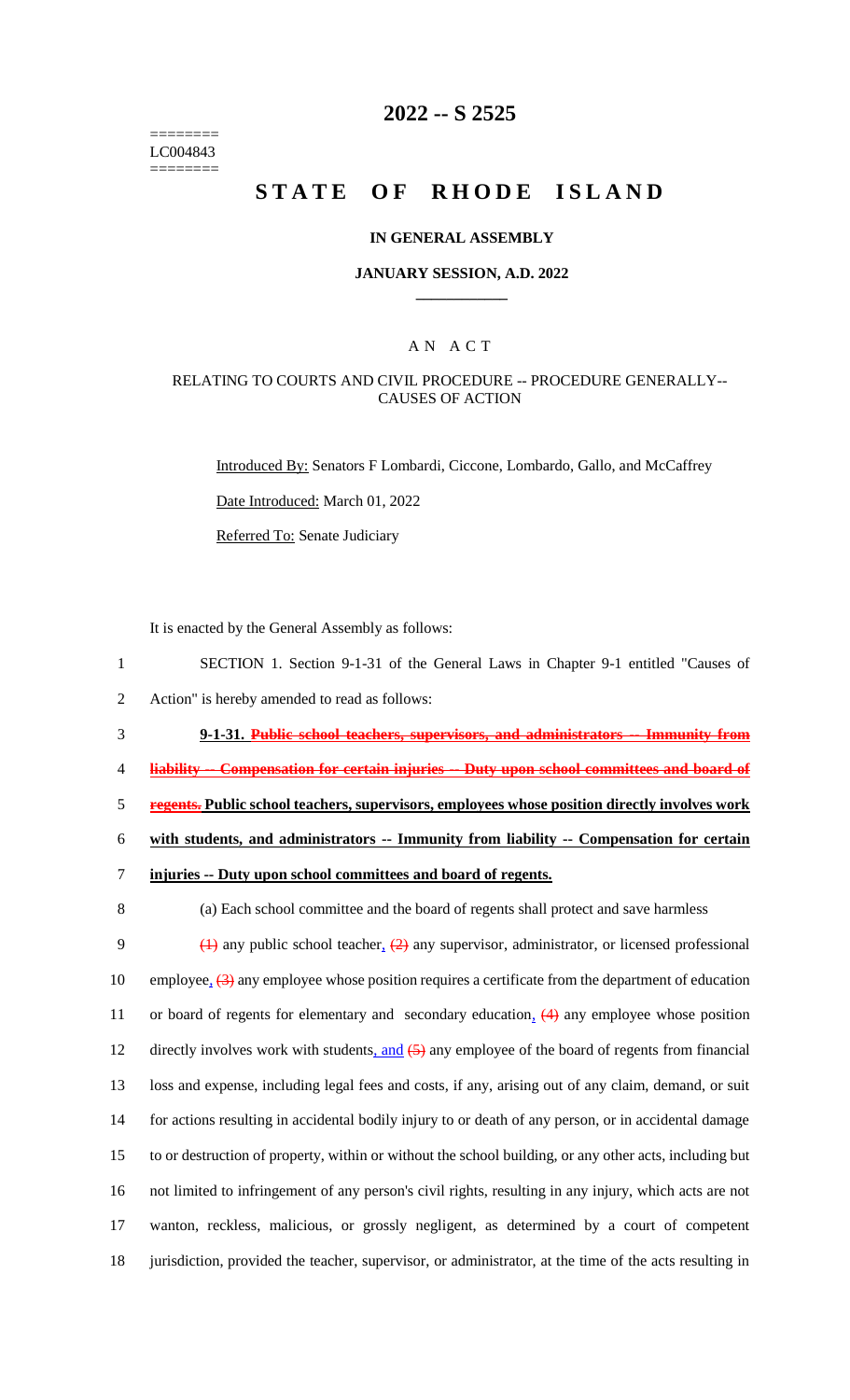the injury, death, damages, or destruction, was acting in the discharge of his or her duties or within the scope of his or her employment or under the direction of the school committee or the board of regents.

 (b) For the purpose of this section, the term "teacher" shall include any student teacher doing practice teaching under the direction of a teacher employed by a school committee or the board of regents.

 (c) Each school committee and the board of regents shall protect and save harmless any teacher or any supervisor, employee whose position directly involves work with students, or administrator from financial loss and expense, including payment of expenses reasonably incurred for medical or other service, necessary as a result of an assault upon the teacher, supervisor, 11 employee whose position directly involves work with students, or administrator while the person was acting in the discharge of his or her duties within the scope of his or her employment or under the direction of the school committee or the board of regents, which expenses are not paid by the 14 individual teacher's, supervisor's, *employee's* or administrator's workers' compensation.

15 (d) Any teacher, supervisor, employee whose position directly involves work with students, or administrator absent from his or her employment as a result of injury sustained during an assault 17 upon the teacher, supervisor, employee whose position directly involves work with students, or 18 administrator that occurred while the teacher, supervisor, *employee*, or administrator was discharging his or her duties within the scope of his or her employment or under the direction of the school committee or the board of regents, or for a court appearance in connection with the assault, shall continue to receive his or her full salary, while so absent, except that the amount of any workers' compensation award may be deducted from his or her salary payments during the absence. The time of the absence shall not be charged against the teacher's, supervisor's, employee's or administrator's sick leave, vacation time, or personal leave days.

25 (e) A person so injured in accordance with subdivision subsection (d) above of this section and who receives a disability therefrom, which renders them unable to fully perform their normal duties, shall, if the disability continues for a period of one year, apply to the Rhode Island employees retirement system for appropriate benefits for which that person is entitled.

SECTION 2. This act shall take effect upon passage.

======== LC004843 ========